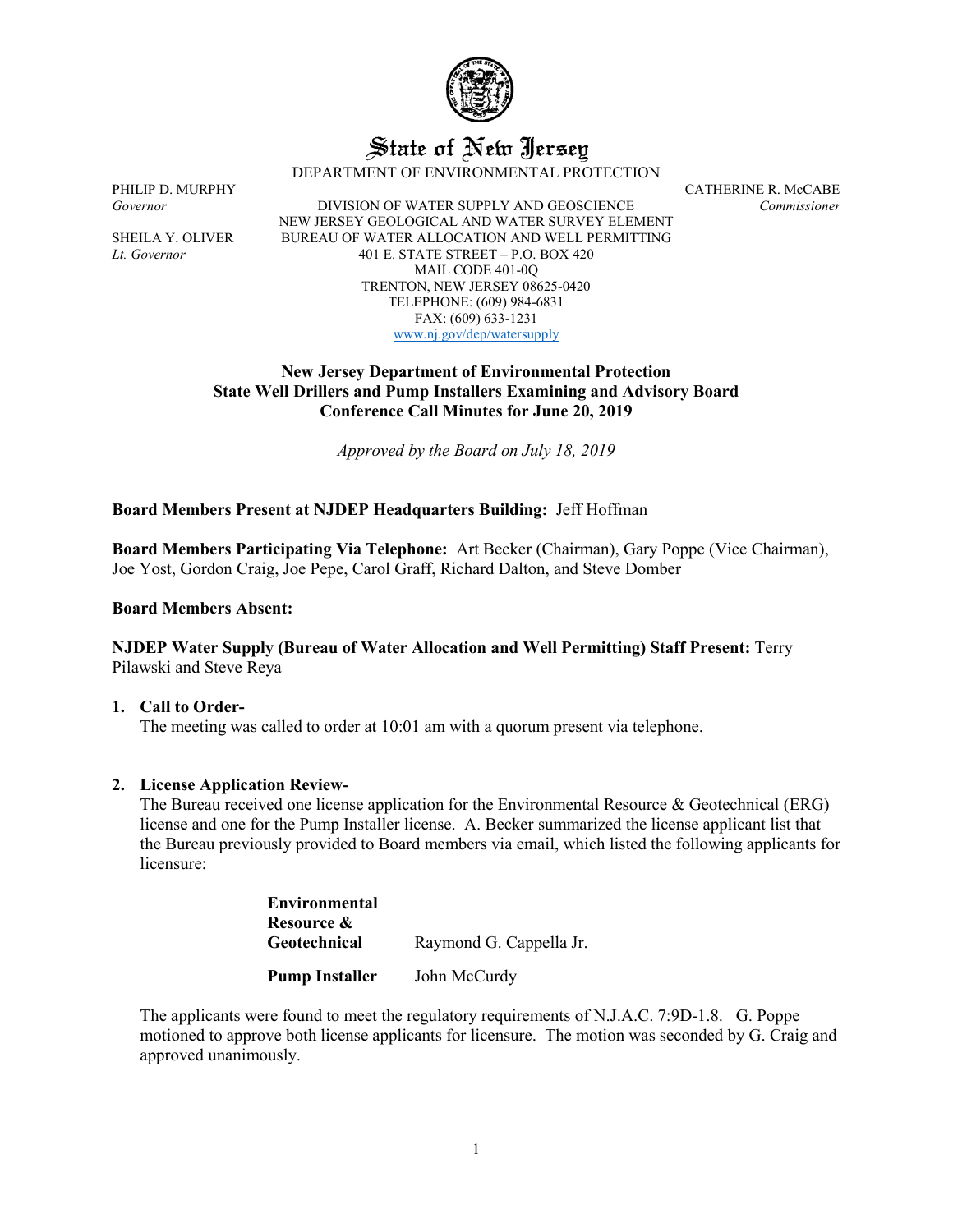A brief discussion over the Pump Installer exam then ensued. It was noted that Mr. McCurdy is the first person to pass all three (3) required certification exams required for licensure since the implementation of the current testing format, which went into effect in March, of 2018. As has been noted at previous meetings, the high failure rate for the Pump Installer certification exams has been concerning to Board members, however, the sample size is still small (less than ten individuals) so the Department did not believe enough data exists to be able to assess a trend. S. Reya said he recently spoke with Mr. McCurdy on the phone and solicited his thoughts on the exam. The feedback Mr. McCurdy provided was that he could see why NJ license applicants struggle with the exam, as many of the questions pertain to pumping systems not utilized in NJ. The Board discussed how a national technical exam cannot be tailored to fit the specific criteria of one state, which is one of the limitations of the newly implemented "standardized" testing program.

# **3. Continuing Education Course Review –**

A table summarizing two (2) courses, along with the supporting documentation, was provided to Board members prior to the meeting for review as they were deemed administratively complete by the Bureau. The providers for each course requested two (2) continuing education points (CEPs). **A motion to approve two (2) courses, as listed below, was made by J. Yost, seconded by C. Graff and approved unanimously.** 

New Jersey Ground Water Association (NJGWA) Membership Meeting including Troubleshooting with Meters Presentation by Franklin Electric – NJGWA: **2 Technical CEPs**

#### Advanced Pressure Tanks – Flexcon Industries: **2 Technical CEPs**

Several Board members mentioned that the content of both courses will be beneficial to the industry since concern has been expressed by licensees who believe that very few of the currently approved courses are relevant to them if they hold a pump installer license. Bureau staff has also received complaints from those who believe that the focus of the approved courses listed on the website pertain to drilling, not pump work.

S. Reya noted that at the Board's last meeting a motion was made to expand the list of OSHA courses accepted for continuing education point (CEP) credit beyond the currently approved courses that include the OSHA HAZWOPER 40, 24- and 8-hour courses. Follow up discussion during the conference call identified the need for the Department to identify any OSHA courses that may not be directly related to the industry and have them reviewed by the Board for determination of industry relevance. Bureau staff will forward courses to the Board for approval consideration if they are not the previously approved HAZWOPER courses or the 30 and 10-hour general construction courses that have also been discussed at previous Board meetings as being related to industry duties.

# **4. Continuing Education Program Update –**

Board members were informed that Michael Schumacher has recently made progress writing a report that will allow license holders to view and verify the number of CEPs the Department has on file for their license to ensure that the attendance records have been recorded. The report, which will be publicly available on the Department's website, is approximately 90% finalized and has a few remaining issues that need to be worked out before it can be posted online. Once it is finalized in the coming weeks, a mass email will be sent to licensees to notify them of the report, along with a direct link to the report.